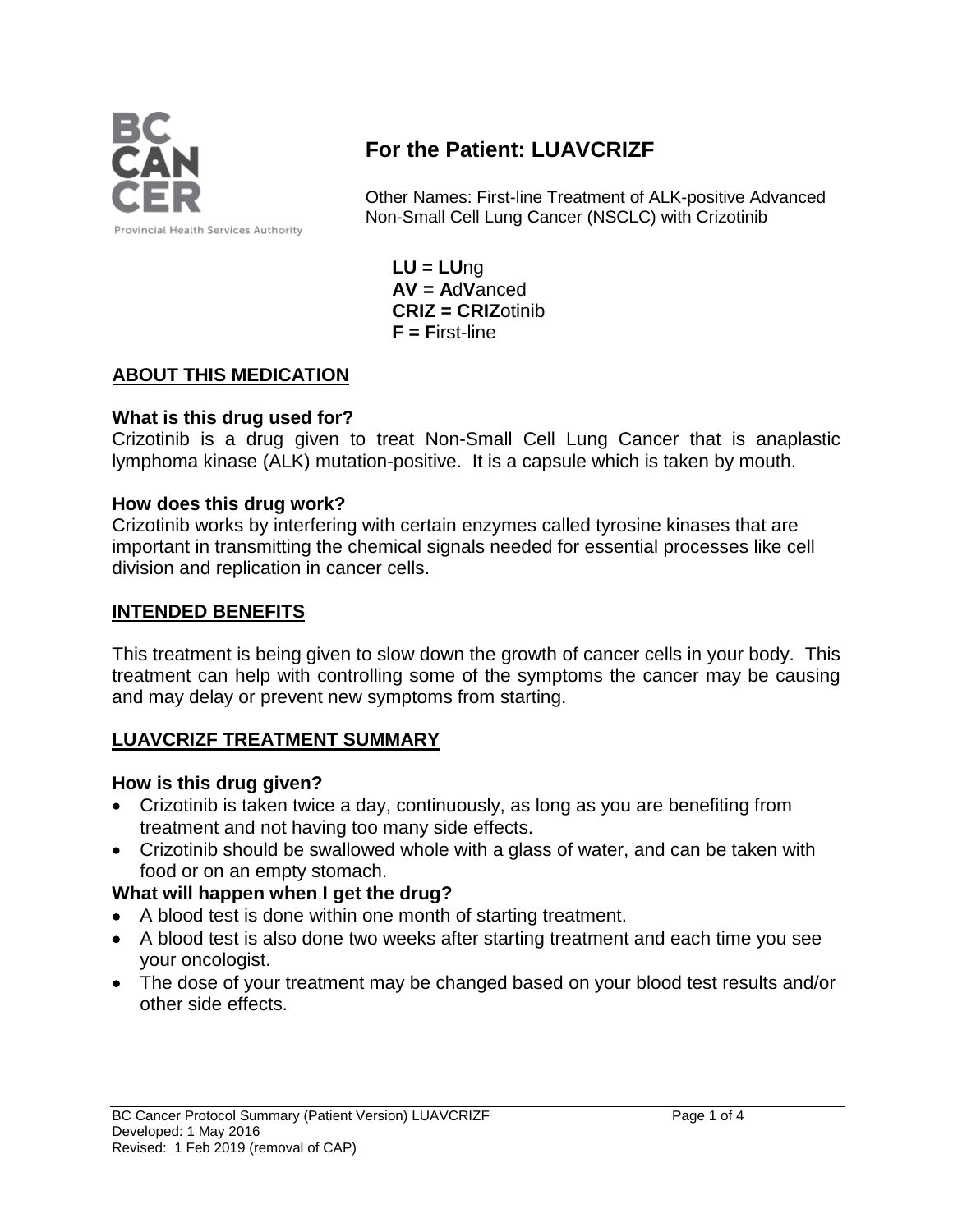## **SIDE EFFECTS AND MANAGEMENT:**

- Your oncologist will review the risks of treatment and possible side effects with you before starting treatment.
- The pharmacist will review how to take the medication and possible side effects with you on the day you first pick up your medication.
- Unexpected and unlikely side effects can occur with any drug treatment. *The ones listed below are particularly important for you to be aware of.* Please refer to the patient information handout entitled "*For the Patient: Crizotinib*" for a complete list of possible side effects and their management.

| <b>SERIOUS</b><br><b>SIDE EFFECTS</b>                            | <b>MANAGEMENT</b>                                                                                                                                                                                                                                                                                                                                                                                                                                   |
|------------------------------------------------------------------|-----------------------------------------------------------------------------------------------------------------------------------------------------------------------------------------------------------------------------------------------------------------------------------------------------------------------------------------------------------------------------------------------------------------------------------------------------|
| Slow or abnormal heart rhythm<br>(QT prolongation) rarely occurs | Minimize your risk of abnormal heart rhythm by:<br>Always checking with your doctor and pharmacist<br>about drug interactions when starting a new<br>medication, herbal product or supplement.<br>Avoiding grapefruit and grapefruit juice and other<br>similar fruits when taking crizotinib.<br>Tell your doctor immediately or get emergency help if<br>your heart is beating irregularly or fast or if you feel<br>faint, lightheaded or dizzy. |
| Liver failure rarely occurs                                      | Regular blood tests will be done throughout your<br>treatment to monitor your liver function.<br>See your oncologist as soon as possible if you have<br>signs of liver problems such as yellow eyes or skin,<br>white or clay-colored stools.                                                                                                                                                                                                       |
| Lung problems rarely occur                                       | Tell your doctor immediately or get emergency help if<br>you have difficulty breathing, shortness of breath, cough<br>or tightness in the chest.                                                                                                                                                                                                                                                                                                    |

| <b>OTHER</b><br><b>SIDE EFFECTS</b>                                                                        | <b>MANAGEMENT</b>                                                                                                                                                                        |
|------------------------------------------------------------------------------------------------------------|------------------------------------------------------------------------------------------------------------------------------------------------------------------------------------------|
| Eye problems, such as blurry or<br>double vision, flashes of light and<br>poor night vision commonly occur | Use caution when driving or operating machinery,<br>$\bullet$<br>especially at night.<br>Tell your doctor at your next visit, especially if the<br>changes don't go away or get worse.   |
| Diarrhea may sometimes occur                                                                               | To help diarrhea:<br>Drink plenty of liquids.<br>Eat and drink often in small amounts.<br>Avoid high fibre foods as outlined in Food Ideas to<br>Help with Diarrhea During Chemotherapy. |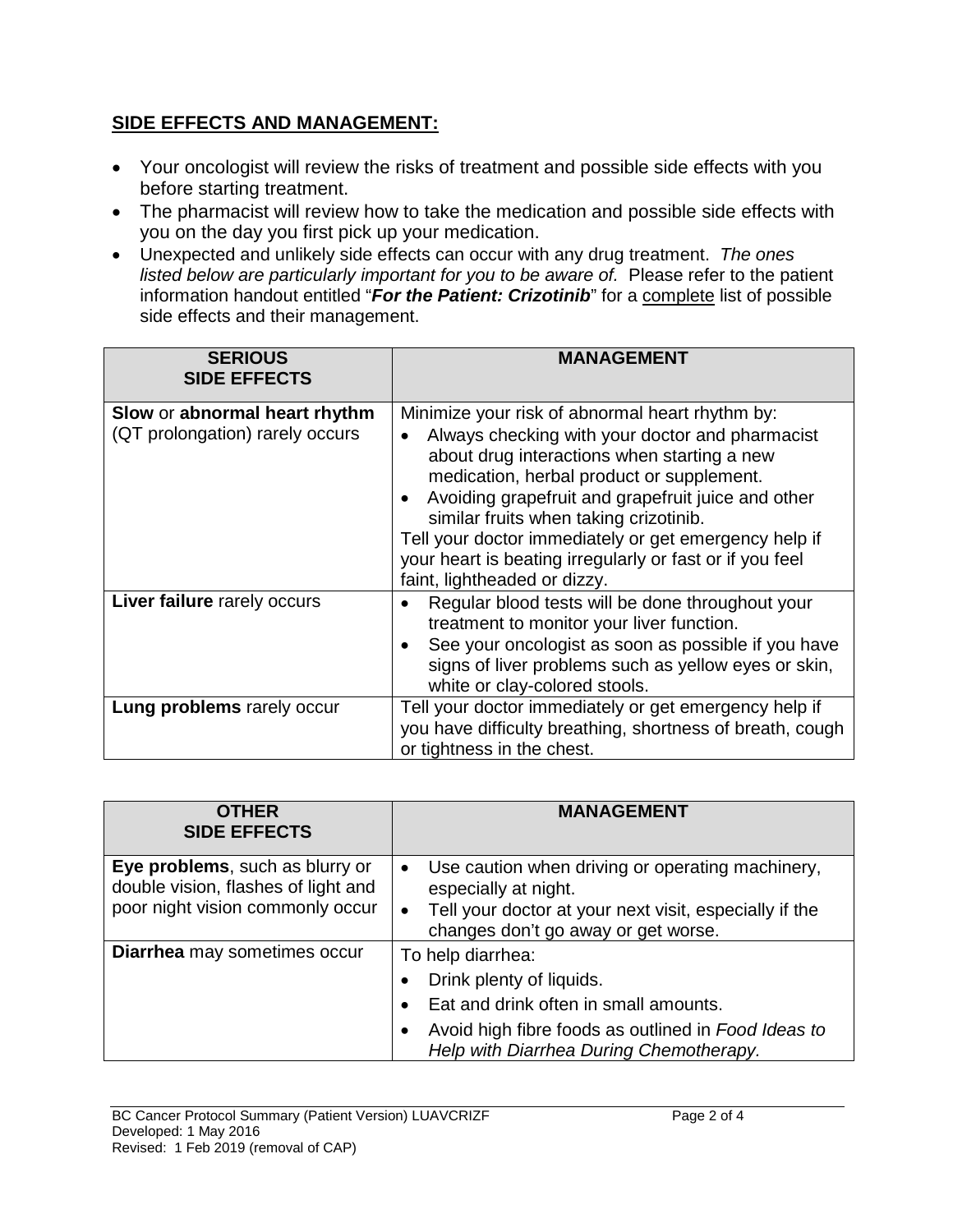| <b>OTHER</b>                                                                                                                                                                   | <b>MANAGEMENT</b>                                                                                                                                                                                       |
|--------------------------------------------------------------------------------------------------------------------------------------------------------------------------------|---------------------------------------------------------------------------------------------------------------------------------------------------------------------------------------------------------|
| <b>SIDE EFFECTS</b>                                                                                                                                                            |                                                                                                                                                                                                         |
| <b>Constipation may sometimes</b><br>occur                                                                                                                                     | To help with constipation:                                                                                                                                                                              |
|                                                                                                                                                                                | Drink plenty of liquids.                                                                                                                                                                                |
|                                                                                                                                                                                | Try the ideas in Suggestions for Dealing with<br>$\bullet$<br>Constipation.                                                                                                                             |
| Normal white blood cells protect<br>your body by fighting bacteria<br>(germs) that cause infection.<br>When they are low, you are at<br>greater risk of having an<br>infection | To help prevent infection:                                                                                                                                                                              |
|                                                                                                                                                                                | Wash your hands often and always after using the<br>bathroom.                                                                                                                                           |
|                                                                                                                                                                                | Avoid crowds and people who are sick.<br>$\bullet$                                                                                                                                                      |
|                                                                                                                                                                                | Call your doctor <i>immediately</i> at the first sign of an<br>$\bullet$<br>infection such as a fever (over 100°F or 38°C by an<br>oral thermometer), chills, cough, or burning when<br>you pass urine. |
| Nausea and vomiting may occur.<br>Most people have little or no<br>nausea                                                                                                      | To help with nausea or vomiting:                                                                                                                                                                        |
|                                                                                                                                                                                | Drink plenty of liquids.<br>$\bullet$                                                                                                                                                                   |
|                                                                                                                                                                                | Eat and drink often in small amounts.<br>$\bullet$                                                                                                                                                      |
|                                                                                                                                                                                | Try the ideas in Food Choices to Help Control<br>$\bullet$<br>Nausea                                                                                                                                    |
| Swelling of hands, feet, or lower<br>legs may sometimes occur if your<br>body retains extra fluid                                                                              | If swelling is a problem:                                                                                                                                                                               |
|                                                                                                                                                                                | Elevate your feet when sitting.<br>$\bullet$                                                                                                                                                            |
|                                                                                                                                                                                | Avoid tight clothing.<br>$\bullet$                                                                                                                                                                      |
| Numbness or tingling of the<br>fingers or toes may sometimes<br>occur                                                                                                          | Be careful when handing items that are sharp, hot or<br>$\bullet$<br>cold.                                                                                                                              |
|                                                                                                                                                                                | Tell your doctor at your next visit, especially if you<br>$\bullet$<br>have trouble with buttons, writing, or picking up<br>small objects.                                                              |
| Your skin may sunburn more<br>easily than usual                                                                                                                                | After sun exposure, if you have severe sunburn or a<br>skin reaction such as itching, rash or swelling, contact                                                                                         |
|                                                                                                                                                                                | your doctor.                                                                                                                                                                                            |
| <b>Tiredness and lack of energy</b><br>may sometimes occur                                                                                                                     | Do not drive a car or operate machinery if you are<br>$\bullet$<br>feeling tired.                                                                                                                       |
|                                                                                                                                                                                | Try the ideas in Your Bank to Energy Savings:<br>Helping People with Cancer Handle Fatigue.                                                                                                             |